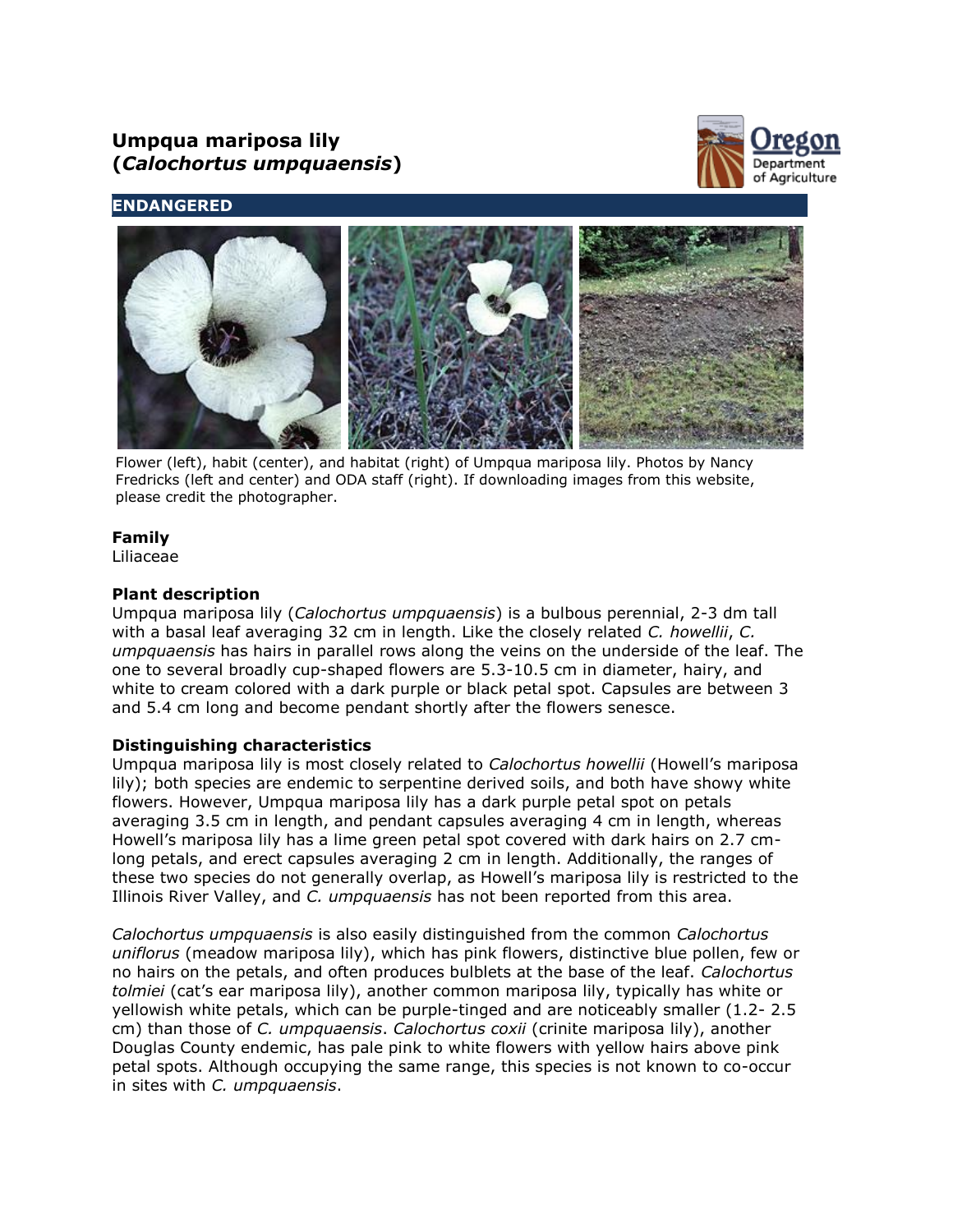#### **When to survey**

Due to potential difficulties in identifying Umpqua mariposa lily, surveys should be conducted when plants are in flower (late May to mid June).

# **Habitat**

The Umpqua mariposa lily is largely restricted to serpentine-derived soils in the Umpqua River drainage, although it has been reported from isolated areas of serpentine substrate in Josephine and Jackson counties. Preferred habitat includes the ecotone between open, grassy hillsides and Jeffrey pine woodlands, although some populations are located within forested areas. Associated species include *Calocedrus decurrens*, *Danthonia californica*, and *Festuca idahoensis.*

# **Range**

Umpqua mariposa lily, as the name implies, is largely restricted to the Umpqua River drainage in Douglas County. Originally discovered near Glide, this species has since been reported from approximately 15 sites, several of which support thousands of individuals. Two populations south of the Douglas County grouping are located in northern Jackson and Josephine counties, and future surveys may discover additional populations.

#### **Oregon counties**

Douglas, Jackson, Josephine

# **Federal status**

Species of Concern

### **Threats**

Habitat damage due to logging potentially threatens this species. Additionally, competition from weedy non-native species occurs in some populations, and the beautiful nature of this bulbaceous plant puts it at risk from bulb collectors.

#### **Conservation planning**

A conservation agreement signed by Bureau of Land Management (BLM), U.S. Forest Service (USFS), and U.S. Fish and Wildlife Service (USFWS) in 1996 reduces logging threats for Umpqua mariposa lily populations located on public land.

#### **Did you know?**

Umpqua mariposa lily was discovered and described by Oregon State University student Nancy Fredricks in 1989.

#### **References**

Bureau of Land Management. 2007. Draft Environmental Impact Statement for the revision of the resource management plans of the Western Oregon Bureau of Land Management districts. Appendix E - Botany. Available at [http://www.blm.gov/or/plans/wopr/deis/files/vol%203/WOPR\\_DEIS\\_App\\_E.pdf](http://www.blm.gov/or/plans/wopr/deis/files/vol%203/WOPR_DEIS_App_E.pdf) (pdf document, 1.98 MB).

Fredricks, N.A. 1986. *Calochortus howellii*: Ecology of a rare serpentine endemic, and comparison with the new species, *C. umpquaensis* (Liliaceae). MS Thesis. Oregon State University, Corvallis, OR.

Fredricks, N.A. 1989. Morphological comparison of *Calochortus howellii* and a new species from southwestern Oregon, *C. umpquanensis* (Liliaceae). Systematic Botany